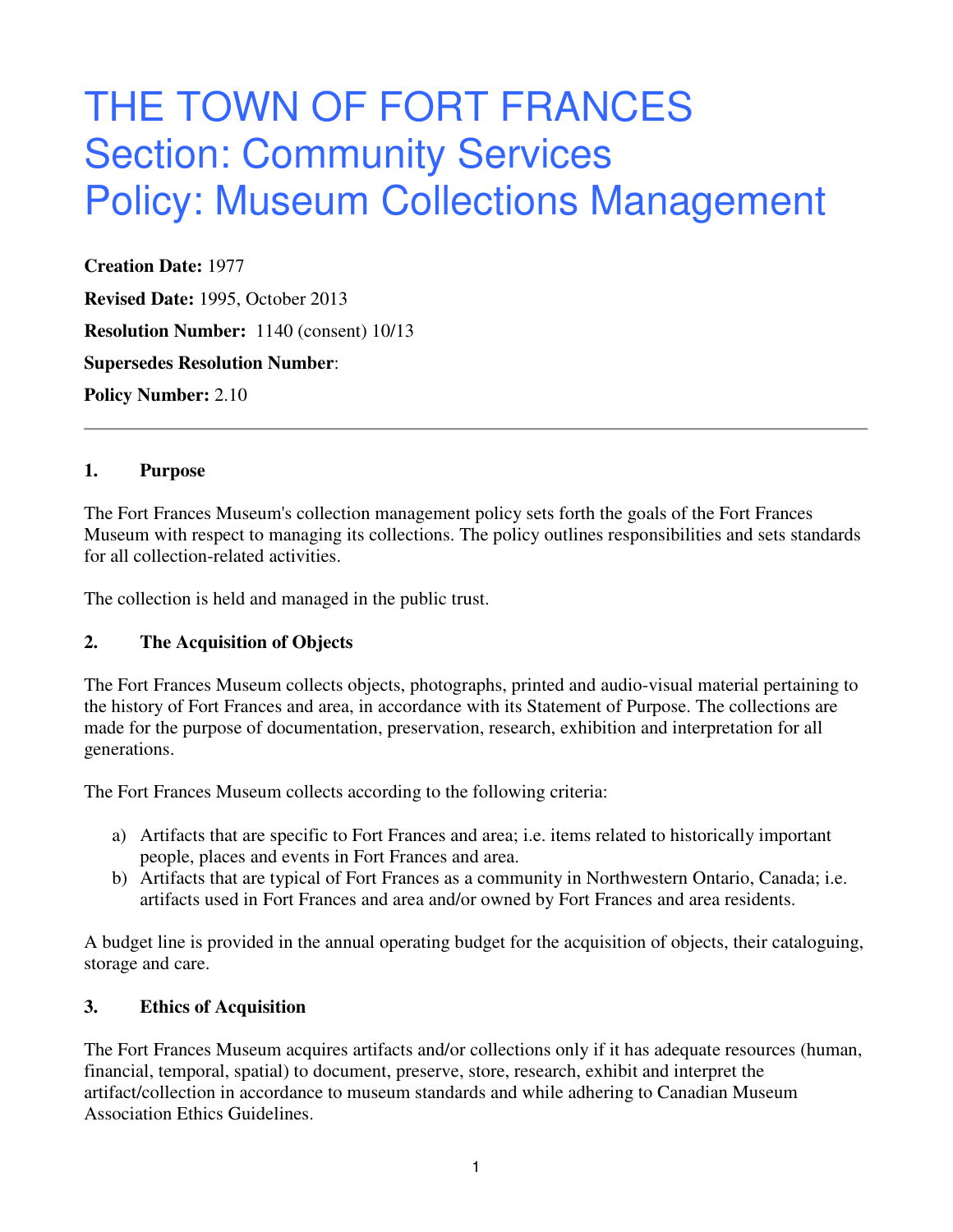The Fort Frances Museum does *not* acquire material:

- a) That has been collected, sold or otherwise transferred in contravention of any provincial or national statute;
- b) That has questionable, undetermined or unethical history of ownership;
- c) That has been collected, sold or otherwise transferred in contravention of the 1970 UNESCO Convention on the Means of Prohibiting and Preventing the Illicit Import, Export and Transfer of Ownership of Cultural Property (or any similar statutes) as ratified by Canada on June 28, 1978;
- d) If, in addition to, or beyond the preceding clauses, there is any reason to believe that the object's recovery involved recent unscientific handling and/or intentional destruction or damage of archaeological/historical sites or illegal/clandestine excavations.

In addition to the above considerations, acquisition and deaccession of artifacts will be made in light of sensitivity concerning the evolving nature of the relationship between First Peoples and museums.

In situations where copyright is of relevance, the Fort Frances Museum respects the provisions of the Copyright Act (Bill C.32, an Act to Amend the Copyright Act, April 25, 1997). Also, the Fort Frances Museum respects the provisions of the Ontario Heritage Act (1974). Also, the Fort Frances Museum respects the Freedom of Information Act as pursuant to the Municipal Act, R.S.O., 1990 Chap.M.45, the Firearms Act (1995 C.39), the Occupational Health and Safety Act and the Wild Animals and Plant Protection Regulation of the International and Interprovincial Trade Act (WAPPRITA), 1992.

#### **4. Mode of Acquisition**

- a) Objects/artifacts are acquired by means of donation, bequest, exchange, and on rare occasions, by purchase.
- b) All decisions to acquire an artifact are made by the Curator.
- c) Any purchases made by the Curator are reported to the Advisory Committee and to the public via Advisory Committee minutes and through the museum's newsletter.
- d) All acquisitions involving transfer of ownership and/or responsibility must be accompanied by a *signed* gift agreement or other proof of legal title to the object, such as a transfer of title form or a bill of sale.
- e) *No* acquisition is made by which the conditions of acquisition restricts the use of, or disposition of, the object(s) by the Fort Frances Museum as per the Fort Frances Museum's mandate and policies, and professional standards. In rare occasions, should the Curator determine that an artifact is of utmost importance to the collection and the potential donor insists on certain conditions, the donation will be considered.

## **5. Management of Artifacts & the Collection**

- a) Artifacts are stored and handled according to current professional standards.
- b) Records are maintained and updated according to current professional standards and staff resources.
- c) Artifacts are researched, interpreted and exhibited according to current professional standards and staff resources.
- d) A comprehensive inventory is maintained in order to ensure current information about the collection for management and insurance purposes.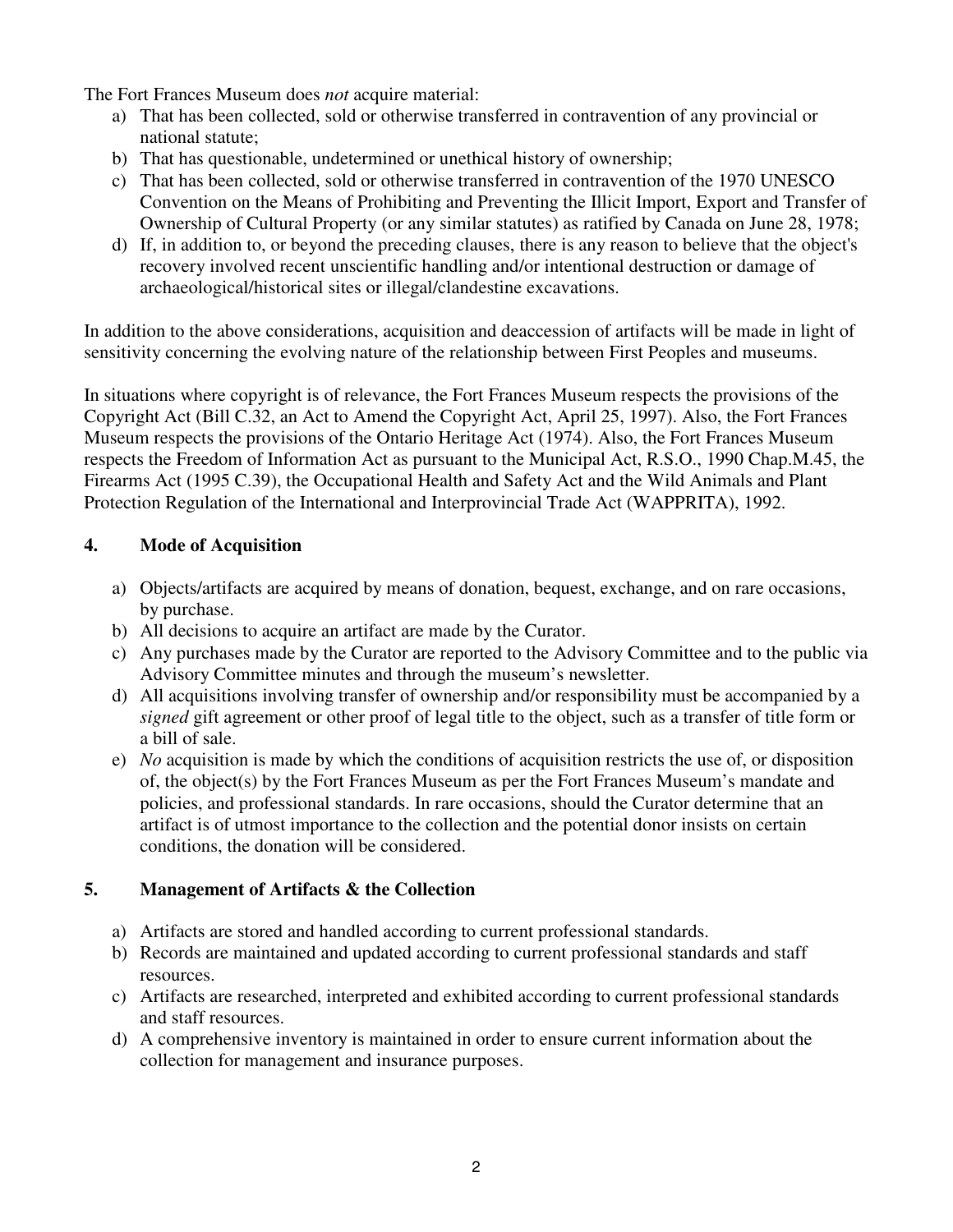# **6. Education**

The Fort Frances Museum recognizes the importance of experiential learning for its visitors. In fulfillment of this need and to ensure the integrity of the permanent collection, the Fort Frances Museum collects and manages objects separate from the permanent collection to be used for the purpose of enhancing the learning experience during a museum visit, school program or travelling exhibition.

These items may be duplicates or reproductions, and should be in good condition and directly relevant to current research, exhibition, or interpretation programs.

#### **7. Loans:**

- Objects may be loaned to other institutions for temporary displays or educational purposes. Offsite locations must offer reasonable security and environmental conditions. Loans that could pose undue risk to an artifact will not be considered. All loans must be fully documented.
- The Museum will accept loans only for specific purposes i.e. special displays or temporary exhibits. The Museum will provide the same quality of care as for items in its own collection. No long-term loans from individuals will be accepted due to expense and liability involved in housing, handling, maintaining and insuring the items.

## **8. Deaccessioning**

Deaccessioning refers to the permanent removal of one or more artifacts from *the permanent collection*.

In order to maintain a growing and relevant collection in accordance with the Museum's Statement of Purpose and current professional standards, occasionally it is necessary to deaccession an artifact or artifacts.

The decision to deaccession will be made on the recommendation of the Museum Curator, and with approval of the Museum's Advisory Committee.

In order to deaccession material from the permanent collection, the Fort Frances Museum adheres to the following standards:

- a) The Fort Frances Museum does not acquire any artifact with the intention of eventual deaccession.
- b) Criteria for deaccessioning an artifact are: minimal value or significance to the collection and/or to history; poor quality; poor condition; duplication; lack of documentation verifying authenticity, and/or origins, and/or chronological history, and/or owner and/or donor(s); expense of conservation; the possibility/act of upgrading the collection by means of exchange or other transaction.
- c) The Fort Frances Museum will deaccession an artifact/artifacts for the purpose of repatriation, when it is legally proven that another body, organization, people, and/or government has the legal and ethical right to the artifact.
- d) Once the decision to deaccession has been made, subsequent disposal will:
	- Adhere to all applicable laws;
	- $\blacksquare$  Be in the best interest of the artifact, the Museum and the public;
	- Take into account any restrictions made when the artifact was gifted to the Museum;
	- Be in accordance with professional ethical standards;
	- Make every effort to keep the artifact in the public domain: artifacts with significant national, regional or local importance should be directed towards appropriate public institutions;